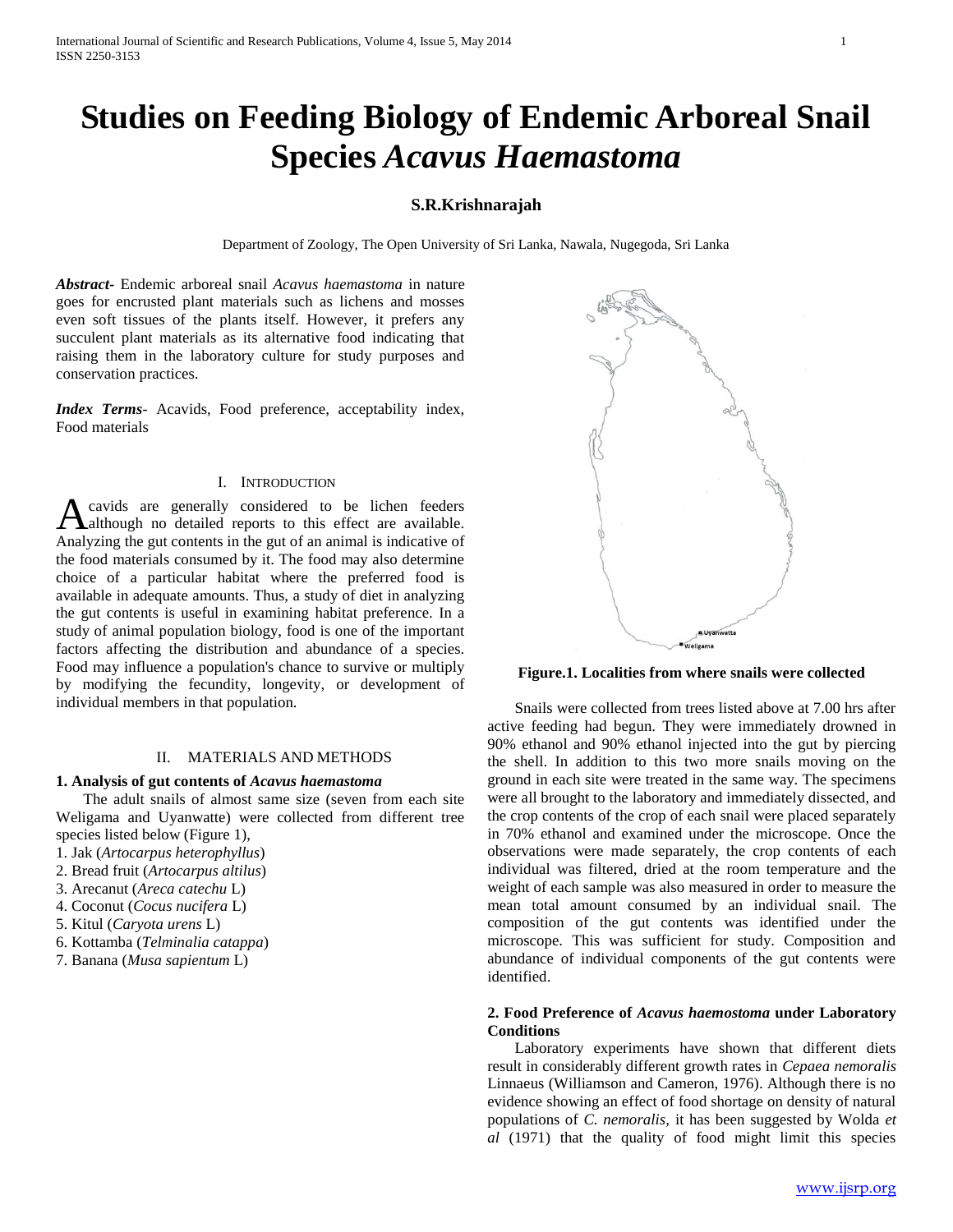abundance. Furthermore, for many animals, food may also determine choice of a particular habitat (Drickamer and Vessey, 1982; Crawley, 1983). Thus, a study of diet in the snail is essential to the study of its population biology and habitat preference and also in application of conservation practices. Previous studies on certain snails such as *Cepaea nemorals*  indicated that it eats a wide range of plant species, both in the laboratory (Grime *et al,* 1968; Grime & Thornton, 1970) and in the field (Wolda *et al* 1971; Richardson, 1975). Nevertheless, the snail has quite specific food preferences. According to Grime *et al* (1968) palatability of the food materials to the snail is important in feeding of snails. Further, Grime *et al* (1968) examined fresh leaves of 52 plant species in the laboratory, and found that only about 20% were palatable to the snail. Also Wolda *et al* (1971) have shown that some plant species fairly common in field areas occupied by snails were never found in the guts of snails. However, according to Richardson (1972) the snails did not discriminate between plant species, but between dead and fresh materials. Thus, the senescent plant materials were preferred to fresh ones (Carter *et al*, 1979).

 This preference might well be true of these Acavids feeding mainly on lichens with respect to show co-evolution plant/primitive animals association. There have been two phases in the evolution of the Class Gastropoda. Firstly, the mega evolutionary phase which led to the emergence of the biological model which we define as " gastropod" and secondly, the elaboration of this model in a variety of ways with the production of innumerable variants each of which is able to function effectively under restricted and specialized circumstance. This second phase of adaptive radiation of the gastropods is heavily based on modifications, development and transformations of the original feeding mechanisms.

 The adaptive radiation of gastropods was mainly brought by diversification of feeding methods in which process the following consideration is important, retention of an important primitive feeding organ, the radula and the tendency to retain as a general rule the ancient function of ingesting food in the form of comparatively small particles (Woulda *et al,* 1971).

 In terms of diversity of feeding habit the adaptive radiation of the Pulmonata may appear rather restricted, but the Pulmonata have colonized all conceivable habitats in freshwater and on dry land. Morphological adaptations of the feeding apparatus have commonly evolved in dietary specialists (Hughes, 1980; Jensen, 1981a). These adaptations increase handling efficiency, thus increasing food value (Hughes, 1980). This is important because dietary specialists often feed on 'low -value' food items (Hughes, 1980).

 The present investigation was undertaken to study food preference in the laboratory situation partly in view of finding a solution for *in situ* breeding of this species as well as the other Acavids.

 Furthermore, observations made directly in the field were compared with the results from the laboratory study. The field study was carried out in Uyanwatte located in Matara district (approximately  $80^{\circ}$  23' N,  $5^{\circ}$  29'E, elevation 10m) where the population of *Acavus haemastoma* under investigation occupied an abandoned compound 1km long and 10-15 m width, with mixed vegetation comprising mostly Breadfruit, Arecanut, Jak, Papaya, Coconut and Kottamba trees and Kolakaesea plants.

#### **2.1. Materials and Methods**

 In this study observations were confined to *Acavus haemastoma* alone. Normally, snails feed in the night and in the early morning, and observations were made from 5.00-7.00 hrs on the feeding snails. Records were made as to time of feeding, identification of trees. On the tree trunk the easily available source is lichen such as fruticose type. The lichen samples were collected and identified to some extent according to Hale (1981) who worked on the lichens in Sri Lanka.

 Various techniques have been reported to determine the acceptability of food materials for snails (Grime *et al*, 1968; Dirzo, 1980; Chang, 1991).Species, *Acavus haemastoma* rared in large glass tank transferred to small tank, one each of the populations was starved for 36 hrs and then given a single item of food as listed in Table 1.3. Each food items was weighed at the beginning of the experiment and weighed after 24 hrs. This was repeated for 7 times and the seven replicates were taken. Before starting the experiments, the formula for the acceptability index (AI) applied by Chang, (1991) was formulated as the quotient of **Weight of test material consumed**, Weight of the maximum quantity consumed for the standard, the maximum quantity was measured by feeding a starved snail in a small glass cylinder with snake gourd (*Trichosanthes cucumerina* L) were soft tissue for 24 hours in the dark, and measuring weight loss of the food items. Seven replicates were carried out like this and mean standard was taken to obtain the standard. Snake gourd was selected at the trials along with other different food items.

 In the present study comparisons have been made by separating the food materials into four categories: highly acceptable (AI  $>0.5$ ), moderately acceptable (0.5  $>$  AI  $>0.1$ ), rarely acceptable  $(0.1 > AI$  0), and unacceptable  $(AI = 0)$  to determine the mean maximum food material consumed by an adult snail. The amount of food item consumed was calculated by setting feeding experiment with control. i.e.

1 - 10 g of the food item and a snail

2 - 10 g of the food item alone

 Both preparations were kept in the dark for 24 hours. After feeding, the left over, and the material in the control were dried in an oven and weighed. The relationship between the weight of the material before and after the experiment is expressed as:

 $X_{before}/Y_{before} = (X_{after} + X_{consumed})/Y_{after}$ 

In which, X: weight of the test materials in the snail jar Y: weight of the test materials in the control jar Then, weight of the consumed material was calculated by,

$$
X_{\text{consumed}} = X_{\text{before}} \times Y_{\text{after}} / Y_{\text{before}} \_ X_{\text{after}}
$$

The same procedure was performed for all the material tested.

#### III. FIELD OBSERVATIONS

 Throughout the field study casual observations on snail feeding were always made. In order to obtain quantitative data, direct observations of feeding were made between 5.00 A.M and 7.00 A.M. These observations were made despite the difficulty of observing snails at nights.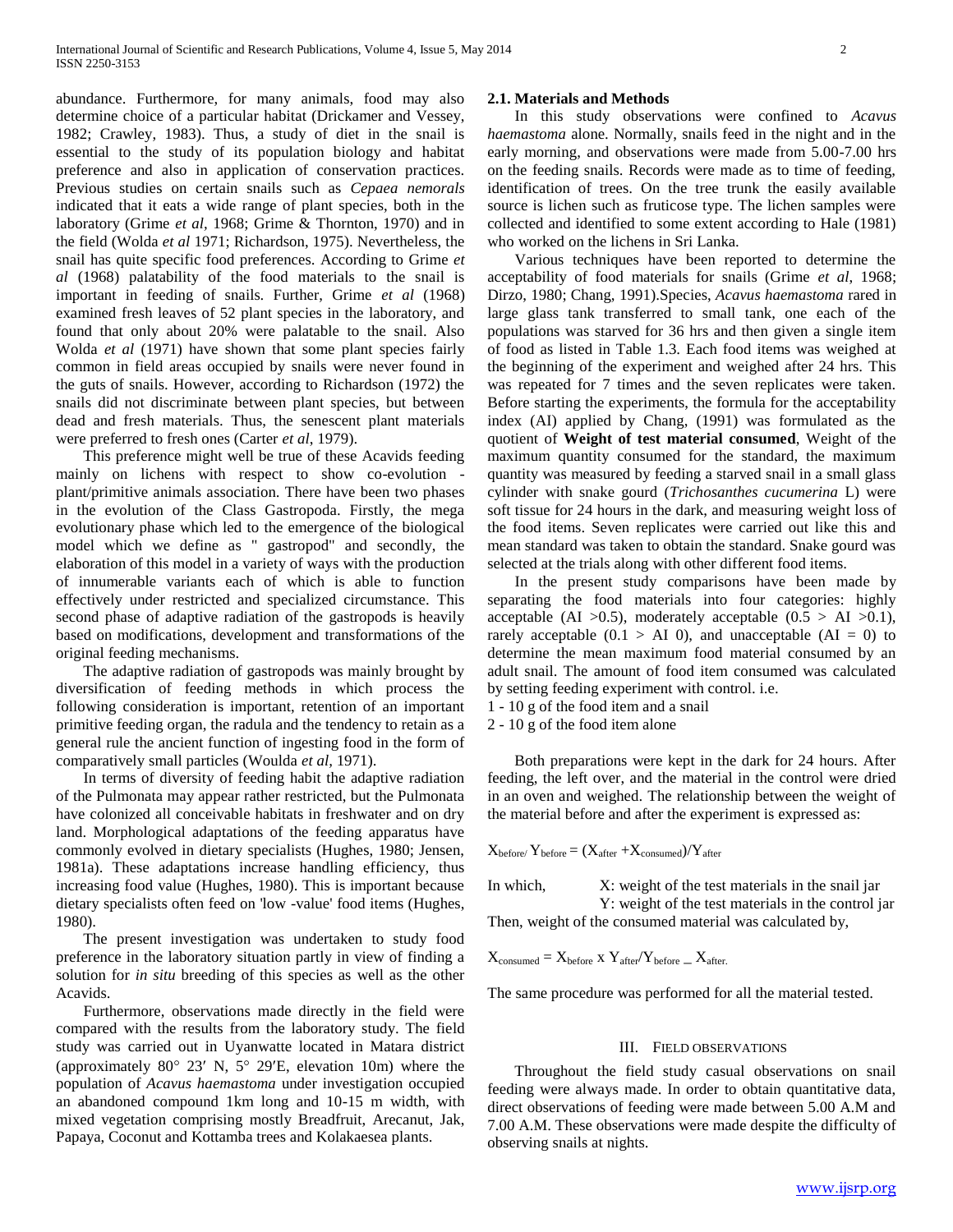\_\_\_\_\_\_\_\_\_\_\_\_\_\_\_\_\_\_\_\_\_\_\_\_\_\_\_\_\_\_\_\_\_\_\_\_\_\_\_\_\_\_\_\_\_\_\_\_\_\_\_\_\_\_\_\_\_\_\_\_\_\_\_\_\_\_\_

#### IV. RESULTS AND DISCUSSION

 The studies on the diet of other snails indicated that they eat a wide range of plant species, both in the laboratory (Grime *et al.,* 1968; Grime and Thornton, 1970) and in the field (Wolda *et al.,* 1971; Richatdson, 1975). Carter *et al* (1979) examined food preference of the snails, *Cepaea nemoralis*. Apart from this, Wolda *et al* (1971) have shown that some plant species fairly common in field areas occupied by snails were never found in

the crops of these snails. Acavid snails, arboreal as well as the terrestrial ones may have their respective food preference. As far as the arboreal snail species, *Acavus haemastoma,* used in this investigation, is concerned; it has its specific food preference in the field (Table.1.1).

 These values are applicable to snails from on trees as well as those collected on the ground. It appears that lichens whether intact or broken into their constitution the major part of the crop constituents. Detail identification of the lichens was not possible.

Table. 1.1. The contents in the crop of *Acavus haemastoma* collected in the field in decreasing order of abundance viewed under the microscope.

lichens moss plant epithelial tissues soil particle bark pieces

 Hyman (1967) has made a generalization that terrestrial pulmonates commonly eat the vegetation available in their habitat and are not selective in the choice of their food material. Runham and Hunter (1970) have also observed that slugs feed on leaves, stems, bulbs, tubers, and also consume materials like fungi, lichens, algae and animal materials. The analysis of the gut contents of *Acavus haemastoma* from its natural habitat (Table.1.1) has shown that the major portion on is lichens even though a wide variety of edible materials are available in its locality. This may be due to the adaptation of the radula for scraping and not suitable for cutting any plant tissue like in the *Achatina*.

 Table.1.2 and Table.1.3 indicate dietary preferences under laboratory conditions. In the present study it is indicated that this snail is herbivorous and while a variety of acceptable food material was provided this snail exhibited a tendency to relish such vegetable material with higher water content. Further, when given a choice to select among different vegetable material provided *A. haemastoma* invariably gather around the sliced pieces of pumpkin and fed on them voraciously. However, snails kept under forcible longer period of starvation were found to feed on other available soft plant materials even the filter paper, toilet tissue *etc* (Table.1.2 and 1.3). The results of acceptability index also show the food preferences of *A. haemastoma*, the plant materials with rough tissue and were rejected by the snails. This type of food rejection by the snail species was also shown by various workers (Grime *et al*, 1968; Williamson & Cameron, 1976; Carter *et al*, 1979)( $AI = 0$ ). Some materials have shown mean acceptability index of which the materials are with low water content  $(AI = 0.01)$ .

 Food preference in the field and laboratory can be compared (see table.1.1, 1.2, and 1.3). In the natural state lichens with lesser water content contribute the major source, whereas in the laboratory, they rank as 4 (Table.1.2 and 1.3). The results are organized in Table.1.2. and 1.3.

 This laboratory study indicates that the Acavids could be raised on the plant material supplied in the laboratory.

- 1. Diet may restrict its distribution
- 2. Avoid in competing with other snails for resources.

 Laboratory studies show feeding plasticity – wide range of food can permit its culture in the laboratory. This may be tested to produce viable egg laying populations, which may then promote i*n situ* conservation.

#### ACKNOWLEDGEMENTS

 This work was funded by the faculty research grant, The Open University of Sri Lanka and Biodiversity secretariat, Ministry of Environment, Battaramullu, Sri Lanka. I am very grateful to Ms.C.H.T.Rubesinghe, Centre for Environmental Justice, Colombo 08 for unhesitant asiistantnce given during the stydy and the preparation of this script.

#### **REFERENCES**

- [1] Carter, M.A., Jeffery, R.C.V. and Williamson, P. (1979). Food overlap in co-existing populations of the land snails Cepaea nemoralis (L.) and Cepaea hortensis (Muller). Bio.J.Linnean Society., 11, 169-176.
- [2] Chang, H.W. (1991). Food preference of the land snail Cepaea nemoalis in a North American population. Malocological Review, 24: 107-114.
- [3] Crawley, M.J. (1983). Herbivory: The dynamics of animal-plant interactions. Blackwell, Oxford.
- [4] Dirzo, R. (1980). Experimental studies on slugs-plant interactions.1.The acceptability of thirty plant species to the Agrilimax caruance. J. Ecol., 68, 981-998.
- [5] Drickamer, L.C. and Vessey, S.H. (1982). Animal behavior: concepts, processes, and methods. Willard Grant, Boston. USA.
- [6] Grime, J.P. and Thornton, J.D. (1970). Food selection in the snail Cepaea nemoralis (L). Animal populations in relation to their food resources. Blackwell, Oxford.
- [7] Grime, J.P., Macpherson-Steward, S.F. and Dearman, R.S. (1968). An investigation of leaf palatability using the snail Cepaea nemoralis L. Journal of Ecology., 56, 405-420.
- [8] Hale Jr, E.M. (1981). The Biology of Lichens.3rd edn. Edward Arnold Ltd. U.K.
- [9] Hale, E.M. Jr. (1981). A revision of the lichen family Thelotremataceae in Sri Lanka. Bulletin,British Museum (Nat. History)., 8(3), 1-332.
- [10] Hyman, L.H. (1967). The invertebrate. 6 Mollusca I. Mc Graw Hill, New York.
- [11] Hughes, R.N. (1980) Optimal foraging theory in the marine context. Oceanography and Marine Biology. An annual Review., 18, 423-481.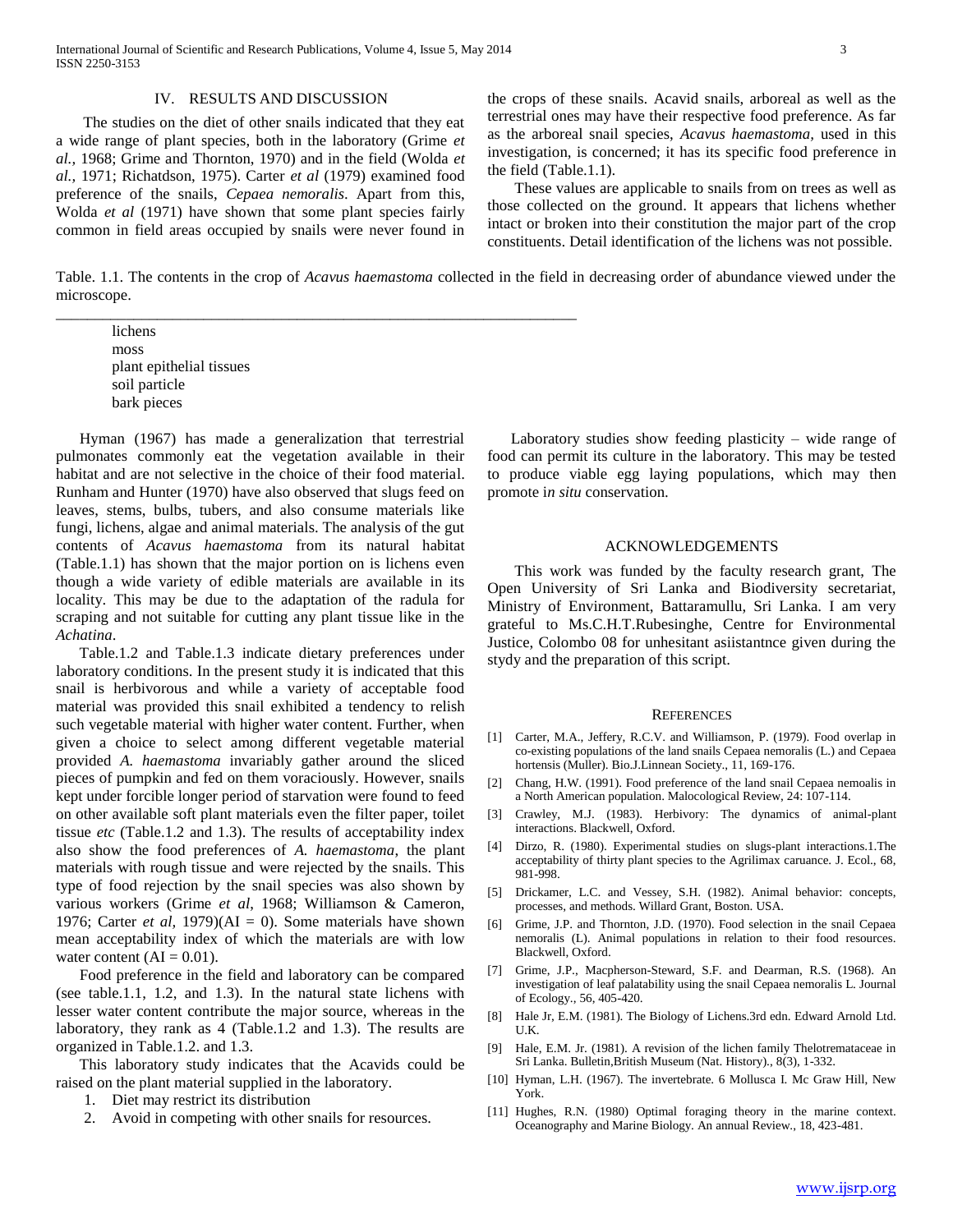- [12] Jensen, K.R. (1981a) Observations on feeding methods in some Florida ascoglossans . J. Mollus Stud., 47, 190-199.
- [13] Mohanadas,S. (1988 1989). Sechium edle (Cho cho, Curcubitaceae) a hill country vegetable useful as antidiabetic agent. J. Siddha medical students union.University of Jaffna, Sri Lanka.1, 84-86.
- [14] Richardson, A.M.M. (1975). Food, feeding rates and assimilation in the land snail Cepaea nemoralis. Oecologia., 19, 59-70.
- [15] Runham, N.W. and Hunter, P.J. (1970). Food, feeding and digestion. In the terrestrial slugs. Hutchinson University Library, London. U.K.
- [16] Williamson, P., and Cameron, R. A D. (1976). Natural diet of the land snail Cepaep nemoralis. Oikos., 27, 493-500.
- [17] Wolda, H., Zweep, A.,and Schuitema, K.A. (1971). The role of food in the dynamics of populations of the land snail Cepaea nemoralis. Oecologia, 7, 361-381.

### AUTHORS

**First Author** – S.R.Krishnarajah, Department of Zoology, The Open University of Sri Lanka, Nawala, Nugegoda, Sri Lanka

#### **Table.1.2 Dietary preference of** *Acavus haemostoma* **by weight of food consumed.**

| N <sub>o</sub>          | Food material supplied | Moisture content (%) | Dietary preference<br>of<br>Acavus haemostoma |
|-------------------------|------------------------|----------------------|-----------------------------------------------|
| $\overline{1}$          | Papaya fruit           | 96.00                | $++++$                                        |
| $\overline{c}$          | Nutrient Agar          | 95.25                | $^{+++}$                                      |
| $\overline{\mathbf{3}}$ | <b>Snake Gourd</b>     | 94.26                | $^{+++}$                                      |
| $\overline{4}$          | Sliced pumpkin         | 92.75                | $^{+++}$                                      |
| 5                       | Mushroom               | 92.74                | $\ddot{}$                                     |
| 6                       | Jak fruit              | 92.56                | $+$                                           |
| $\overline{7}$          | Lettuce                | 90.25                | $\ddot{}$                                     |
| 8                       | Banana peel            | 88.96                | $^{+}$                                        |
| 9                       | Cabbage                | 86.48                | $+++++$                                       |
| 10                      | Carrot                 | 85.37                | $^{+}$                                        |
| 11                      | <b>Green Leaves</b>    | 82.75                | $\ddot{}$                                     |
| 12                      | Bread fruit leaf       | 82.71                |                                               |
| 13                      | Onion                  | 82.70                |                                               |
| 14                      | Chow chow*             | 80.79                | $^{+++}$                                      |
| 15                      | Lichen species         | 80.25                | $+++$                                         |
| 16                      | Tomato                 | 75.79                |                                               |
| 17                      | Salad leaves           | 75.25                | $^{+}$                                        |
| 18                      | Banana fruit           | 73.36                | $++$                                          |
| 19                      | Jak leaf               | 73.25                |                                               |
| 20                      | Leeks                  | 72.50                | $+/-$                                         |
| 21                      | Chicken Sausage        | 72.50                |                                               |
| 22                      | Apple                  | 70.69                | $+$                                           |
| 23                      | Bitter gourd           | 70.28                | $+/-$                                         |
| 24                      | Beat root              | 69.26                | $\ddot{}$                                     |
| $\overline{25}$         | Potato                 | 65.79                | $+$                                           |
| 26                      | Cucumber               | 64.25                | $^{++}$                                       |
| $\overline{27}$         | Grass species          | 60.50                |                                               |
| 28                      | <b>Bread</b> fruit     | 60.27                | $\ddot{}$                                     |
| 29                      | Maliban Marie Biscuit  | 0.92                 | $^{++}$                                       |
| 30                      | Filter paper           | 0.00                 | $^{++}$                                       |

- Sign indicates the negative response for feeding on the material

+ Sign indicates the preference of the snail to, feed on the material and the numbers of signs indicates intensity of feeding on respectively and intense liking.

+/- Sign indicates its liking or reluctance of the snail to for feeding on the material provided

++/+++ Sign indicates the intense liking of the snail to feed (\*Mohanadas, 1989)